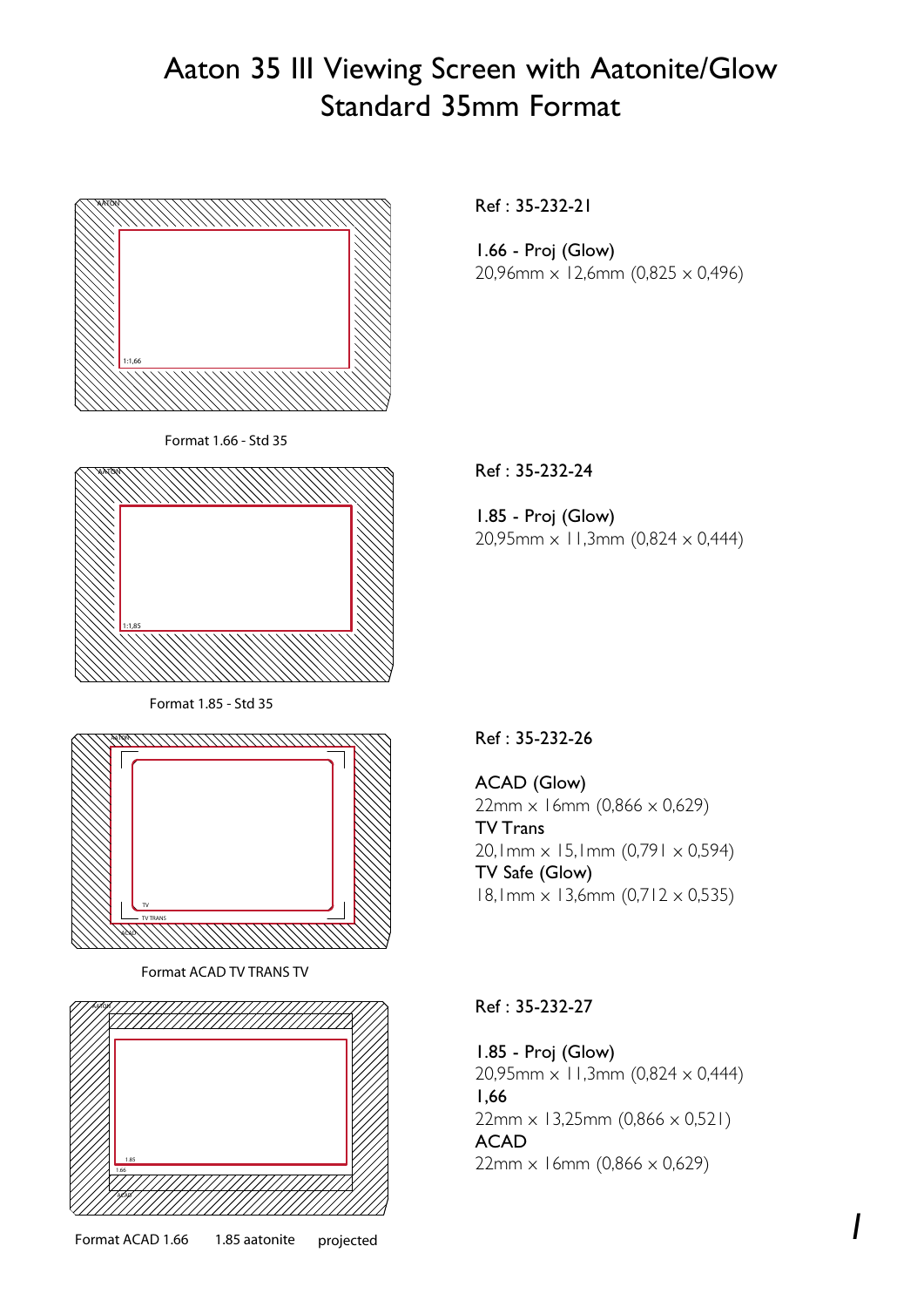## Aaton 35 III Viewing Screen with Aatonite/Glow Standard 35mm Format



Format ACAD TV T RANS 1.85



Format 1.66 +1.85



Format ACAD +1.66



Ref : 35-232-28

1.85 - Proj (Glow) 20,95mm x 11,3mm (0,824 x 0,444) ACAD (Glow)  $22mm \times 16mm (0,866 \times 0,629)$ TV Trans (Glow) 20,1mm  $\times$  15,1mm (0,791  $\times$  0,594)

## Ref : 35-232-32

1.85 - Proj (Glow) 20,95mm x 11,3mm (0,824 x 0,444) 1.66 - Proj 20,96mm  $\times$  12,6mm (0,825  $\times$  0,496)

## Ref : 35-232-33

1.66 - Proj (Glow) 20,96mm x 12,6mm (0,825 x 0,496) ACAD (Glow)  $22mm \times 16mm$  (0,866  $\times$  0,629)

#### Ref : 35-232-34

1.85 - Proj (Glow)  $20,95$ mm  $\times$  11,3mm (0,824  $\times$  0,444) ACAD (Glow)  $22mm \times 16mm$  (0,866  $\times$  0,629)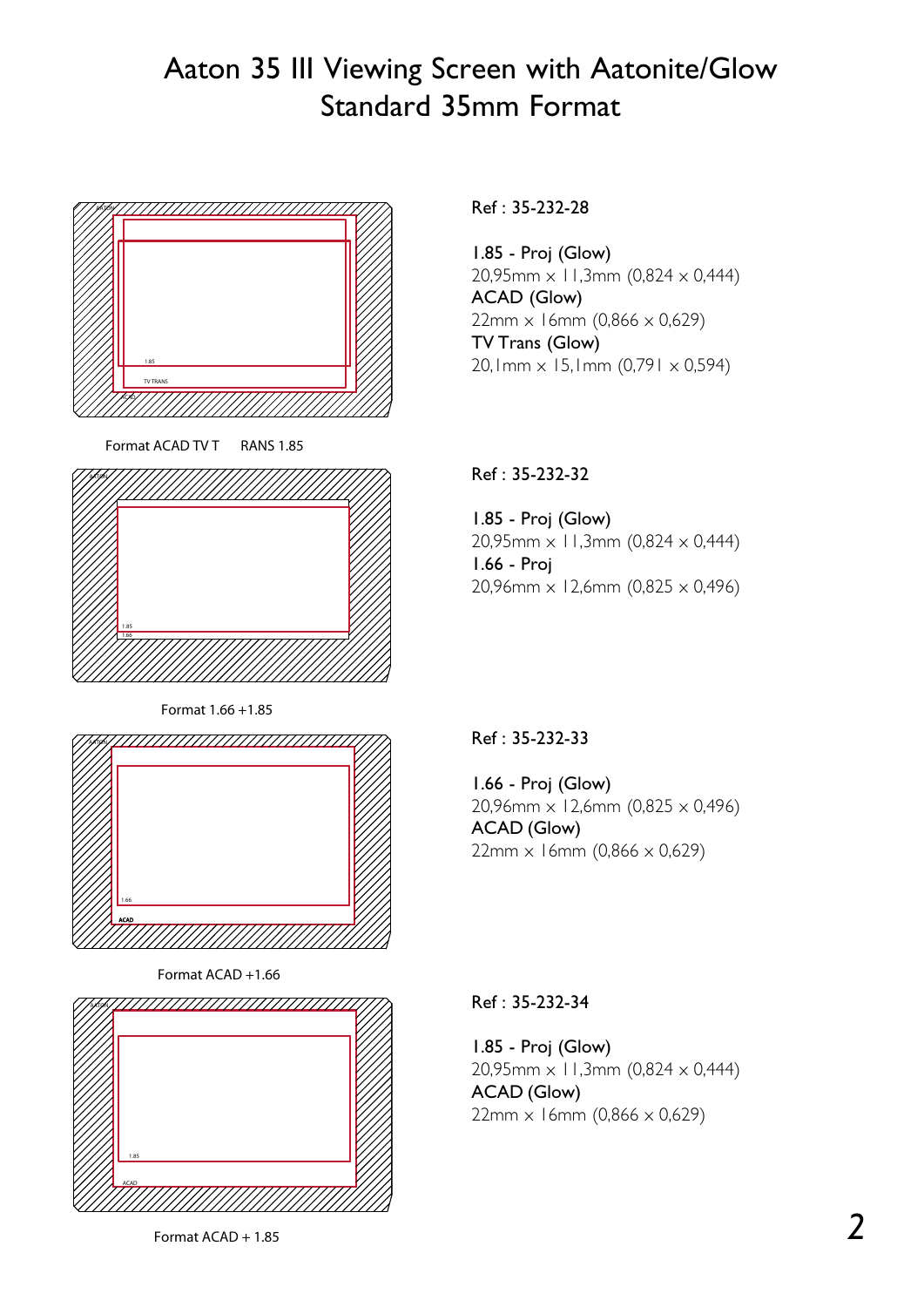## Aaton 35 III Viewing Screen with Aatonite/Glow Standard 35mm Format



Format ACAD +1.66



Format  $1.85 + ACA$  D



Format ACAD/TV Safe action/1.85 A ATONITE



Ref : 35-232-36

1.66 - Proj (Glow) 20,96mm x 12,6mm (0,824 x 0,444) ACAD  $22mm \times 16mm$  (0,866  $\times$  0,629)

### Ref : 35-232-37

1.85 - Proj (Glow) 20,95mm x 11,3mm (0,824 x 0,444) ACAD  $22mm \times 16mm$  (0,866  $\times$  0,629)

#### Ref : 35-232-42

1.85 - Proj (Glow) 20,95mm x 11,3mm (0,824 x 0,444) TV safe Action (Glow) 18,1mm x 13,6mm (0,712 x 0,535) ACAD  $22mm \times 16mm$  (0,866  $\times$  0,629)

#### Ref : 35-232-46

16/9 (Glow) - (1:1,78) 20,95mm x 11,78mm (0,824 x 0,463) 14/9 (Glow)  $16,76$ mm  $\times$  10,96mm (0,659  $\times$  0,431) 4/3 Safe Action  $14,67$ mm  $\times$  10,96 (0,577  $\times$  0,431)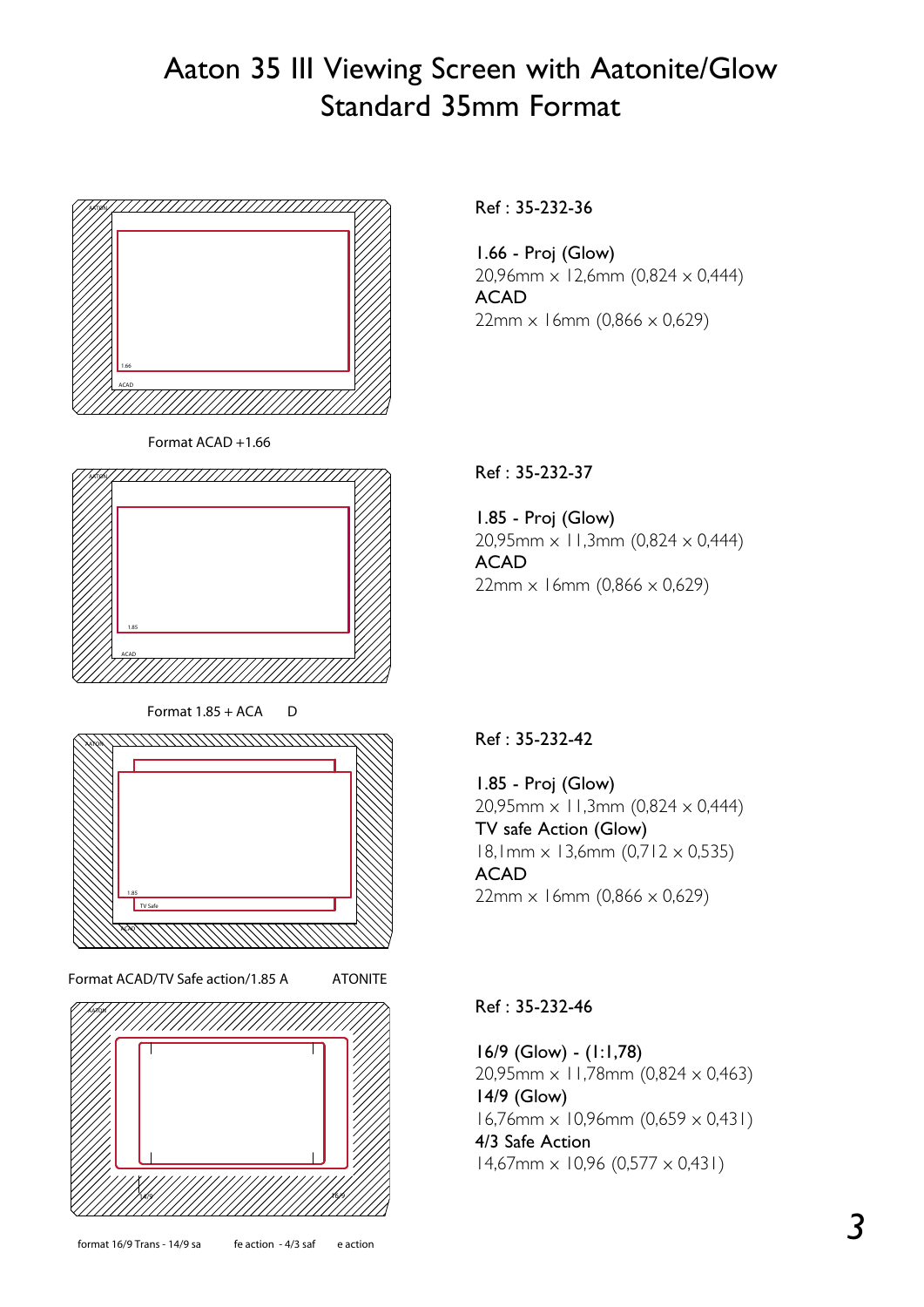## Aaton 35 III Viewing Screen with Aatonite/Glow Super 35mm Format



Ref : 35-232-29

1.85 - S35 (Glow)  $24mm \times 13mm (0,944 \times 0,511)$ 

Ref : 35-232-31

2.39 - S35 (Glow)  $24mm \times 10,04mm$  (0,944  $\times$  0,395) Full Gate 24,92mm x 18,67mm (0,981 x 0,735)

#### Ref : 35-232-38

1.78 - S35 (Glow)  $24mm \times 13,5mm (0,944 \times 0,531)$ TV Safe (Glow) 16,15mm x 12,15mm (0,635 x 0,478) TV Trans  $17,9$ mm  $\times$  13,5mm (0,704  $\times$  0,531)

Ref : 35-232-39

2.35- S35 (Glow)  $24mm \times 10,25mm$  (0,944  $\times$  0,403)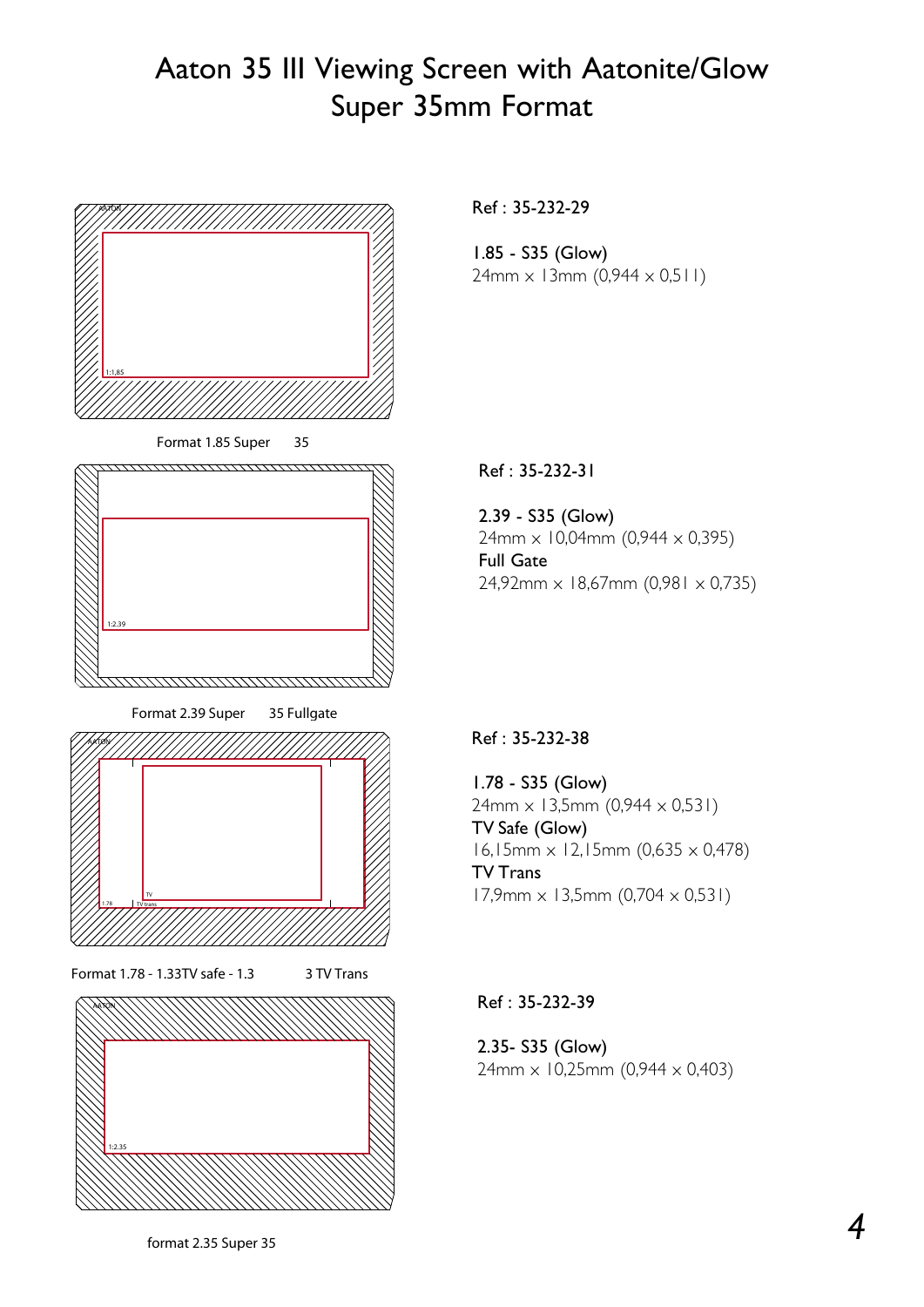# Aaton 35 III Viewing Screen with Aatonite/Glow Super 35mm Format



Format16/9 Trans 14/9 Sa fe action 4/3 Safe act ion

Ref : 35-232-40

Full Frame (Glow)  $24mm \times 18mm$  (0,944  $\times$  0,708)

Ref : 35-232-41

2.35 - S35 Centered (Glow)  $24$ mm  $\times$  10,25mm (0,944  $\times$  0,403) TV safe Common Top 18,1mm x 13,6mm (0,712 x 0,535)

Ref : 35-232-40

16/9- S35 (Glow)  $24mm \times 13,5mm (0,944 \times 0,531)$ 14/9- S35 (Glow) 19,2mm 12,56mm (0,755 x 0,494) 4/3- S35  $16,8$ mm  $\times$  12,56mm (0,661  $\times$  0,494)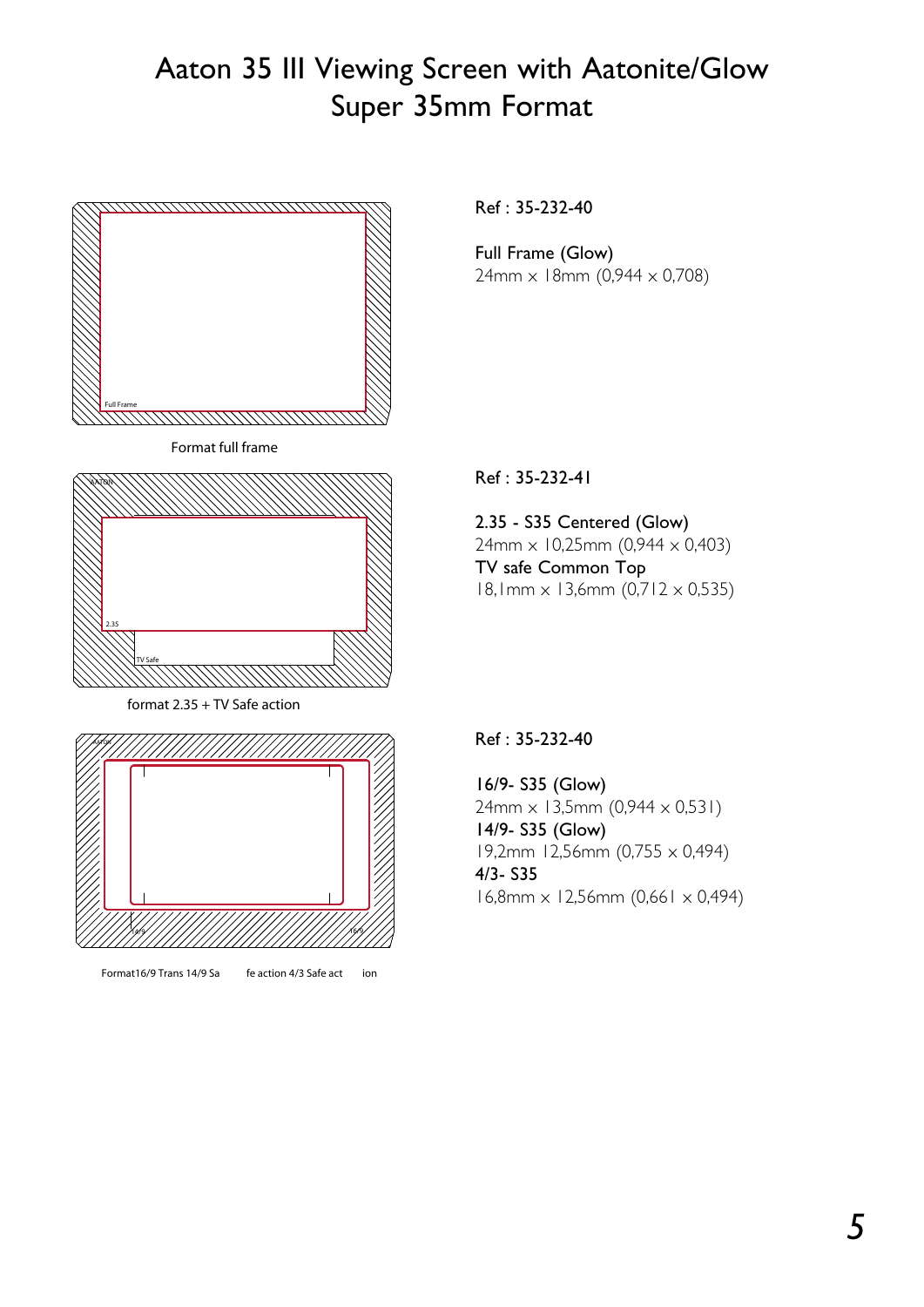## Aaton 35 III Viewing Screen with Aatonite/Glow 3 Perf Format



Ref : 35-232-48

2,35 - S35 Common top (Glow) 23,5mm  $\times$  10mm (0,924  $\times$  0,393) 1,78 - S35 24mm x 13,5mm (0,944 x 0,531) Full 3 Perf  $24,92$ mm  $\times$  13,87mm (0,980  $\times$  0,546)

### Ref : 35-232-49

2,35 - S35 Common top 23,5mm x 10mm (0,924 x 0,393) 1,78 - S35 (Glow) 24mm x 13,5mm (0,944 x 0,531) Full 3 Perf  $24,92$ mm  $\times$  13,87mm (0,980  $\times$  0,546)

#### Ref : 35-232-29

1.85 - S35 (Glow)  $24mm \times 13mm (0,944 \times 0,511)$ 

Ref : 35-232-39

2.35- S35 (Glow)  $24mm \times 10,25mm$  (0,944  $\times$  0,403)